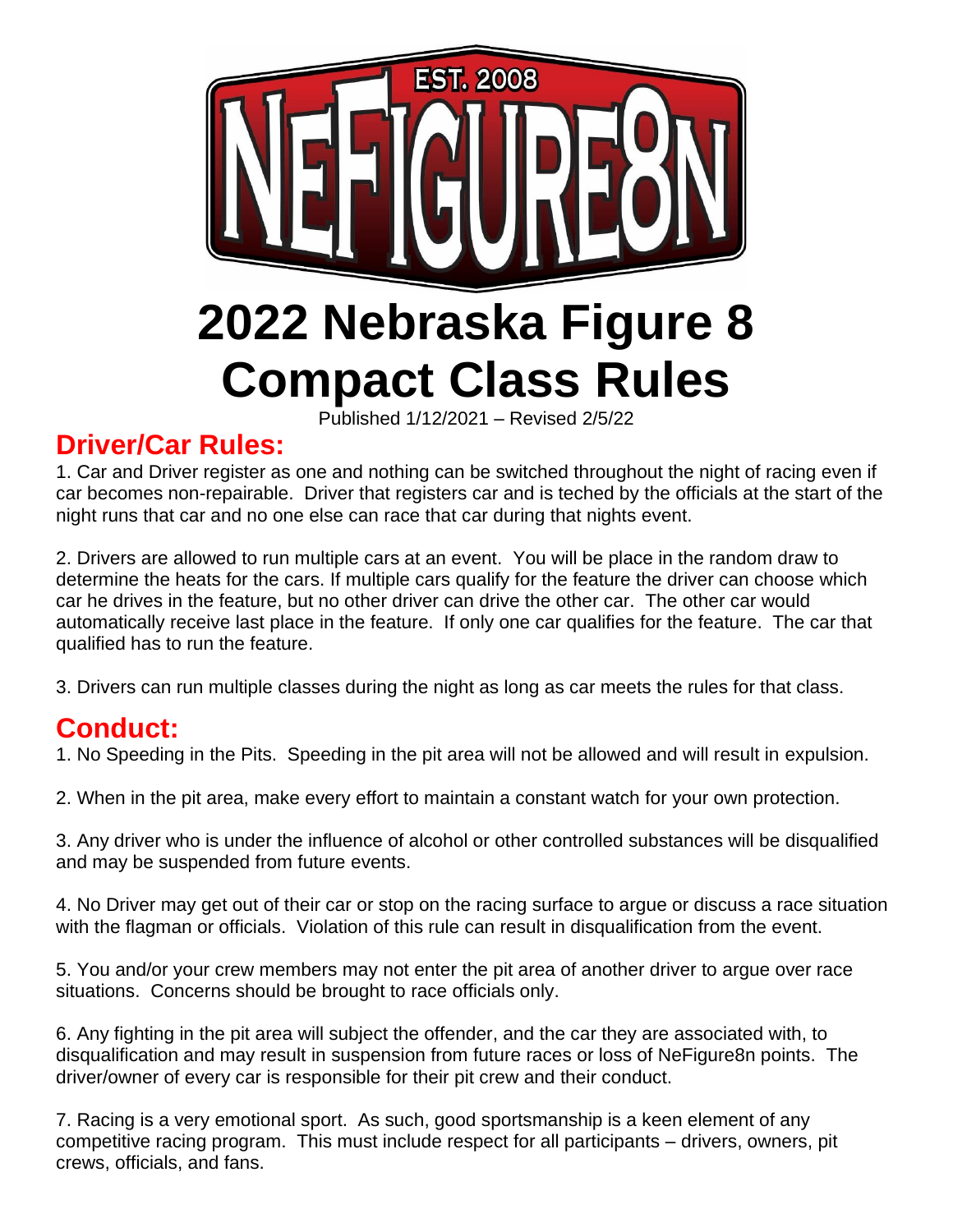**When a red flag comes out, STOP immediately. When a checker comes out, cross the finish and coast down to a stop. When you see a fire, STOP immediately. When you see a rollover, STOP Immediately. This will allow faster response by safety personnel. Don't use these situations to gain positions. We need emergency response IMMEDIATELY we are losing time when cars don't stop right away. Seconds count when getting away from a fire. It could be you that needs the help. Watch the flagmen and the remote lights. Failure to respect this rule will result in consequences by Officials discretion.**

### **Automobiles/Body:**

1. Must be a 1985 or newer car that has a 4 cyl. or 6 cyl Engine. Front Wheel Drive (FWD) only. (NO AWD OR RWD VOLVO, SUBARU, OR CROSSOVER SUVS ALLOWED). NO Turbo or Supercharger even if it came stock it will not be allowed to run. NO CIRCLE TRACK COMPACTS, BUILT RACE CARS ECT.

2. MUST remove all air bags and air bag cylinders from both driver's side and passenger side of the vehicle.

3. YOU MUST remove all outside body chrome, headlights, turn signals and windows this includes all window tar with glass particles. Also, MUST remove all plastic bumper wrap and exterior plastic. (we do not want this falling off and stopping the race)

4. MUST use factory gas pedal, shifter, steering wheel, and steering components for year, make, and model of car.

5. MUST have functioning brakes. Aftermarket E-Brake allowed.

6. EXHUAST- MUST remain under car not to exit near fuel system components and secured.

# **Engine/Drivetrain:**

1. MUST be the original engine in the car (NO MODIFICATIONS OF ANY KIND)

- 2. DRIVETRAIN MUST remain Stock.
- 3. SUSPENSION MUST remain Stock.

## **Car Building:**

1. FRONT DASH can be removed. YOU MUST remove all other interior pieces (Carpet, back seat, headliner, plastic trim FIRE HAZARD SAFETY ISSUE)

2. MUST weld, chain OR #9 wire the doors in 4 spots per door (IF WELDED PLATES NO BIGGER THAN 2" X 4" ALLOWED)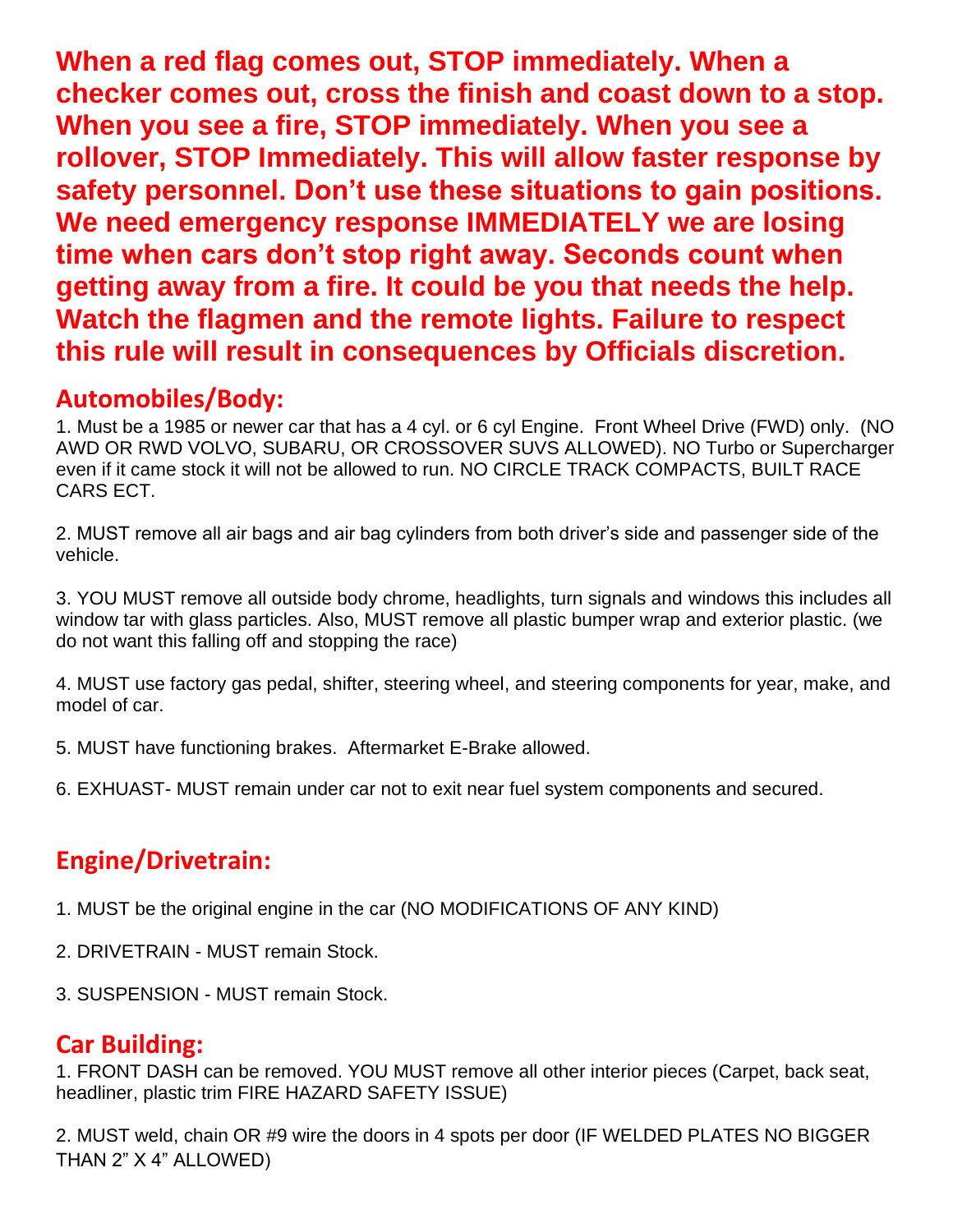3. TRUNK - MUST be chained, welded or #9 wired in 4 spots (IF WELDED 2" X 4" PLATES ONLY) or can run with no trunk. MUST HAVE TRUNK INSPECTION HOLE (5"X5")

4. HOOD - MUST ADD two hood bolts in front of the radiator support WITH STOCK HINGES IN STOCK LOCATIONS bolts can be welded to the top of the unibody only and radiator support with no added metal! (3/4" BOLTS MAXIMUM). Hood must be open for inspection.

5. FRONT WINDSHEILD opening must have chain or #9 wire or metal bars (welded or bolted) in 2 spots to keep hoof from coming through opening.

6. DRIVERS DOOR - MUST have one reinforcement safety plate securely bolted or welded to the outside of the driver's door and not exceed 6" beyond vertical door seams. (IF THICKER THAN 1/2" IS USED THAN PLATE MUST CONTOUR TO CAR) (IF BOLTED BOLTS MUST BE FLAT WITH NUTS)

7. Aftermarket steering wheels w/quick release hub allowed

#### **Battery:**

1. MUST relocate battery to the inside of the car.

2. MUST BE SECURELY fastened on front passenger side floor and covered inside battery box. Plastic or wood battery boxes must be inside a complete metal container. Battery must be bolted down. Battery cover may be held by bungees or straps.

#### **Fuel Tank:**

1. IF the gas tank is between front and rear axles, it may be left in stock location and used (relocate fuel neck in back seat area and securely fastened)

2. IF the factory tank is behind rear axle, a fuel cell is required and must have ROLLOVER/TIP valve installed. Must be in the back seat area and securely fastened down with proper bracing and connected to factory fuel lines. When using an approved fuel cell old gas tank must be removed.

## **Roll Cage:**

1. YOU MUST put in a rear seat bar from drivers' side to passenger side, behind the seat. Welded and or bolted with 3" minimum bar size with two forward bars to front pillars @ bumper height (for drivers protection and safety)

2. ROLLOVER/HALO - MUST be used at minimum. It may extend on the exterior of the roof or on the inside of the roof must run vertical and no angled forward or backwards. It can be welded or bolted to back seat bar or floor tin. Rollover bar must also be welded or bolted to the roof sheet metal. May run a complete 4-point roll cage in car but dash must remain. Overbuilding of cage and halo will be allowed for drivers safety.

#### **Wheels and Tires:**

1. DOT highway tread tires only.

- 2. MUST have factory rims of make, model and year.
- 3. Remove wheel weights.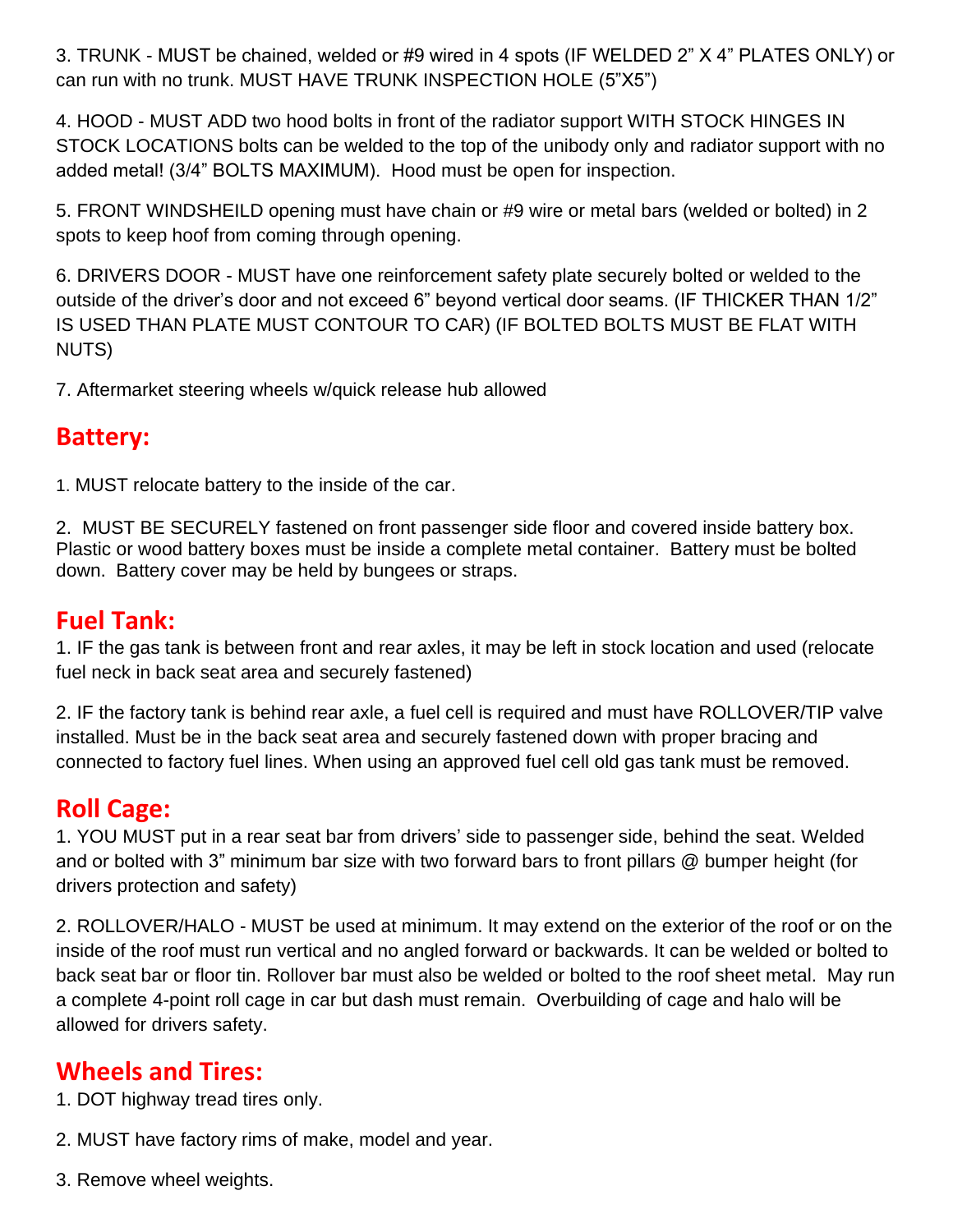4. NO MUD, SNOW OR V TREAD TIRES ALLOWED. NO FLAPS OR BEAD LOCKS. CAN weld valve stem protector on wheel (NO OTHER REINFORMENT ALLOWED).

5. YOU ARE allowed two donut tires ONLY.

6. Allowed to run flopper on outside of tire. Flopper Height limit: The top edge of the flopper cannot be any higher than the beginning edge of the tread on the tire. If the tires tread wraps around the side of the tire, the flopper must stop where the tread starts

#### **Bumpers:**

1. YOU MUST remove bumper skins/outside plastic. NO BODY SHAPING OR SQUARED OFF FENDERS, YOU MAY bend down hoods in the front. CAN USE any 90s and newer compact bumper. No other bumpers allowed besides 90's and newer compact style bumpers. CAN USE FACTORY rear bumper on the front if needed. Can run without a rear bumper.

2. Allowed to weld up to 6" strap that is same size as the bumper rolled back to frame. Can't have sharp edges and can't stick out past the outside of the tire. Picture below for example.



#### **Frames:**

1. MUST have open holes for inspection.

2. Damaged frames CAN BE repaired after straightening with 3/16" 4"X 4" plate with 1/2" inspection hole in the center must have proof of previous damage that was fixed. Rusty frames must remain untouched unless damage occurs to the specific spot.

3. NO OTHER FRAME REINFORMENT ALLOWED

NO WELDING OUTSIDE OF WHAT WAS SPECIFIED IN THE RULES

# **Driver Protection:**

1. Fire Jacket mandatory, jeans, gloves, full-face helmet, and neck brace. Full fire suit with both jacket and pants is recommended.

2. DOT Helmet required with eye protection, no open face helmets allowed. DOT rating or better Snell 95 or better recommended. Eye protection required.

3. Neck collar required.

- 4. 4-point safety harness required. 5-point safety harness recommended.
- 4. Window net recommended.